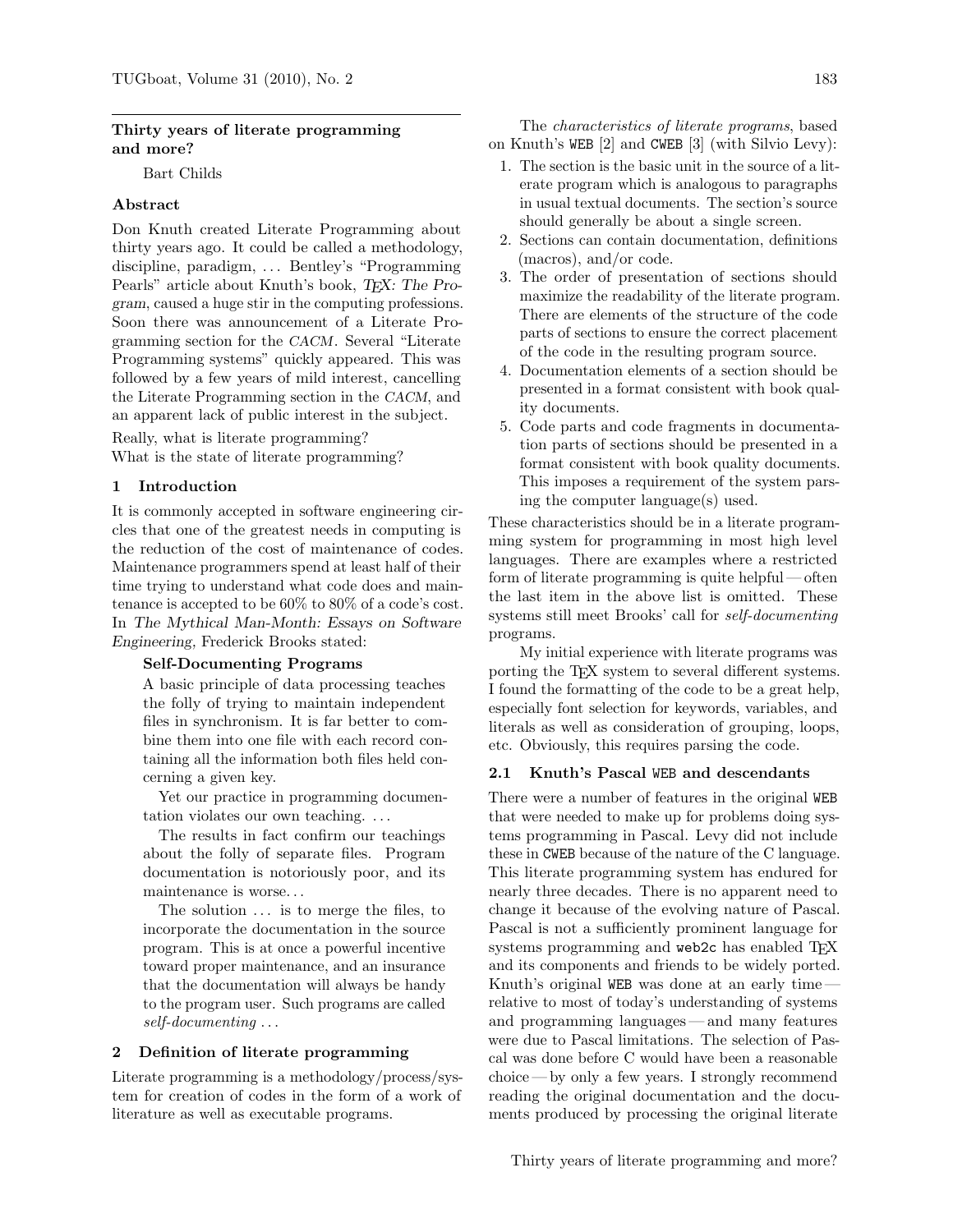programs in the suite of tools to support the TEX system.

There are at least two systems still in use that are quite faithful to the philosophy that Knuth elucidated in his original Pascal-based WEB system and are consistent with the definition and the list of characteristics given: CWEB and FWEB. Each of these support more than one language.

# 2.2  $CWEB$  — Levy and Knuth

Levy's original CWEB was an adaption of WEB to the use of C. Several features of WEB that were needed for Pascal were removed. Knuth joined Levy in the support and evolution of CWEB and others contributed the addition of support of C++ and Java.

## 2.3 FWEB - Krommes

John Krommes' FWEB is based on CWEB. FWEB supports C, C++, Fortran (77) and Ratfor. Krommes' research dictated the need for this multilingual nature of FWEB because his research was based on both long running Fortran programs and programs to interpret the data that were done in C++ or C.

Fortran had many vagaries that exceeded those of Pascal, including its ancient card orientation. The acronym was changed to a noun in the '90s. Fortran is central on many parallel systems and each seems to have a unique system of compiler directives that are often required to be in-line with the code. Krommes handled these with admirable foresight. The Fortran standards committee has been active in trying to bring that community into the twenty-first century. For example, semicolons are now allowed to end statements.

Krommes included multiple output and input files as well as the option of being language independent that enabled the logical next step of including scripts as part of the literate program. This languageindependent mode is called verbatim.

All in all, I would have liked a much smaller version of FWEB. That sounds like a common whine about TEX: "It is too big!"

We found that a small part of T<sub>E</sub>X and a web can be taught to beginning students (see section 4). It simply requires some work.

#### 2.4 WEB-like systems

It is my opinion that the formatted code that the above literate programming systems give for their high level languages is of great benefit. Others obviously do not share my enthusiasm.

Several systems that have been called literate programming by their creators are language independent and therefore do not meet the characteristic in

item [5,](#page-0-0) section [4.](#page-2-0) This feature of not parsing and formatting the programming language allows the use of many different languages. This simplicity and flexibility is desirable but I believe the benefits of the formatting are crucial.

Creators of two of these systems, Williams (FunnelWEB [\[8\]](#page-5-2)) and Ramsey (NoWEB [\[6\]](#page-5-3)) obviously have a different opinion and focus on the benefits of being able to order sections for expository reasons rather than compiler requirements, and include effective documentation as making this form of literate programming worthwhile.

I recall a reply by Williams in the literate programming discussion group in response to a user complaining about the tangled output not looking like the user wanted: "Crikey, will they ever learn? If the web is well written you will not want to look at that version of the code." Well, something like that.

# 2.5 docstrip and doc.sty - LAT<sub>EX</sub> tools

Frank Mittelbach created the doc.sty package to combine the T<sub>F</sub>X code and documentation for LAT<sub>F</sub>X. He then created docstrip to complete a literate programming system for LATEX [\[4\]](#page-5-4). This might be the most used literate programming system on a regular basis because it is the common format for LATEX distributions. It should also be noted that there have been several contributors to the evolution of these tools, as is typical of the TEX community.

The advantage of having the documentation and code in one file has been discussed earlier. Since docstrip is written in TEX, which is an interpreter, minimizing comments in the output code was important to execution speeds.

The code part is not parsed when the document is processed, thus the system can be used for code other than  $(A)$ T<sub>F</sub>X. I have found references to the use of docstrip with other coding systems, notably statistical packages. Perhaps a future article will explore docstrip in more detail.

#### 2.6 Literate programming-like usage

Nelson Beebe created a system he described as "like literate programming" to document the many scripts (each a code fragment) for his book Shell Scripting [\[7\]](#page-5-5) (with Arnold Robbins).

Like the previous subsection, a future paper is needed for a survey of many such uses of the ideas of literate programming.

#### 3 web-mode— An Emacs-based tool

Mark Motl finished his dissertation under my direction by developing and testing a tool to adapt Emacs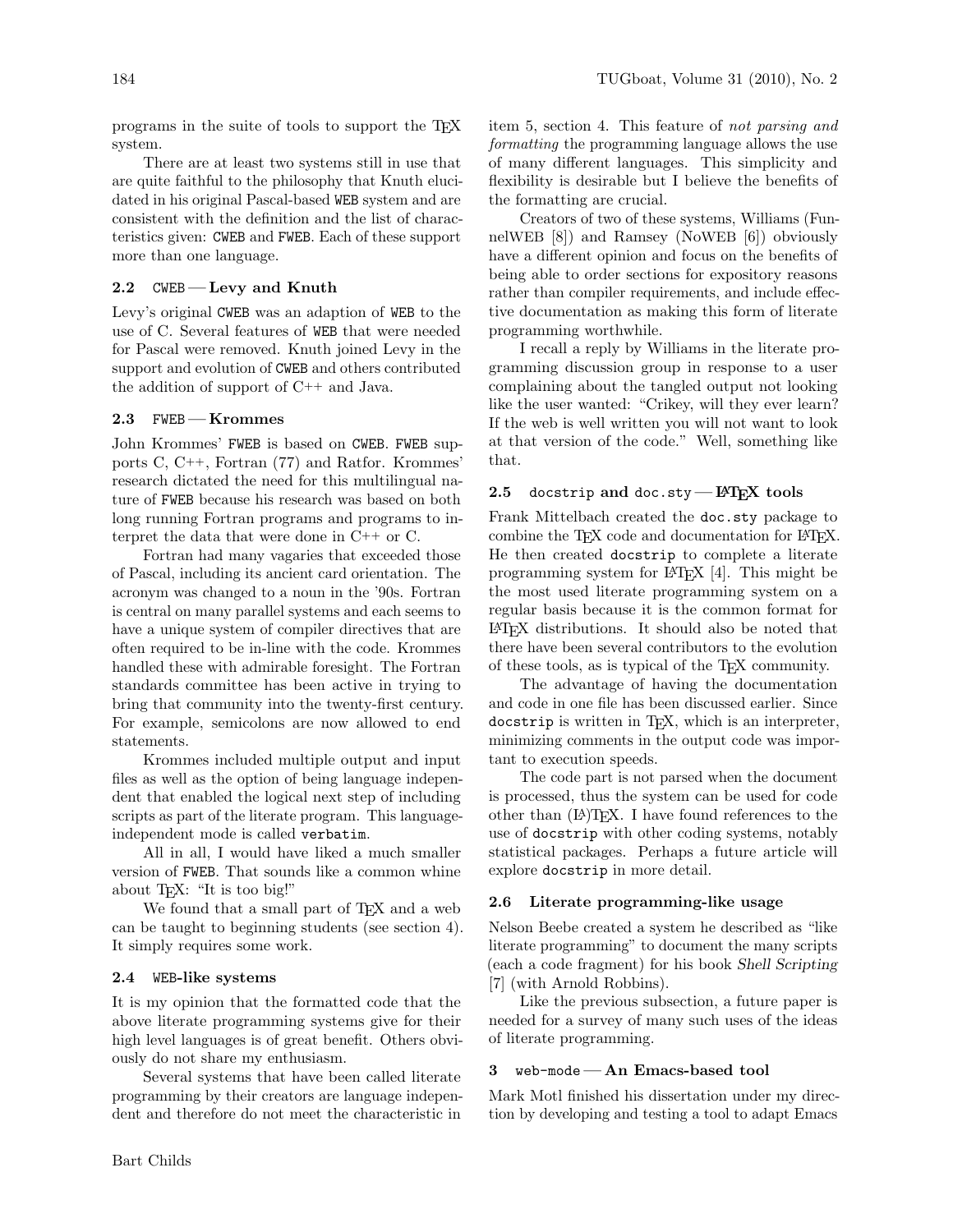to literate programming for WEB and CWEB [\[5\]](#page-5-6).

The selection of Emacs was a bit like Knuth's selection of Pascal for the second writing of TEX. Emacs was/is a large, stable system and relatively platform independent. The emergence of workstations with a tightly coupled graphics screen was also a great benefit to the Emacs philosophy. Much of the early development of web-mode was done on shared resource systems and the final work was done on workstations.

Finishing touches were added by several students and some by me. Some characteristics of web-mode:

- Emacs is cross platform. Most of my use in the last few years has been on Macs, PCs, Sun, and Linux workstations.
- It is open in the same sense as TFX and Emacs.
- The user specifies he/she is using WEB, CWEB, or FWEB.
- If the web is a new file, the appropriate header files are inserted with customized user-specific information.
- For existing webs, navigation information is developed unless files (like .aux in LATFX and similar WEB files) are newer than the web source.
- As the user enters source, the source is parsed to ensure that section elements are complete. For example, the meta-ness of code section names have proper balance and the trailing = sign, if appropriate.
- Knuth included a feature to allow the user not to type the entire code section name, but use an ellipsis for completion. In web-mode the Emacs completion feature makes this unnecessary.
- Navigation of a web can be done by chapter/ section name/number, by sections referencing variables, etc. These actions can be invoked by function keys or pull down menus.
- The user can view the web and change file by source, or preview of the DVI or PDF output.
- Execution of the TANGLE, WEAVE, TFX, L<sup>AT</sup>FX, can be invoked by function key or pull-down menus.
- Outline editing of the source is especially useful. The first line of sections (and chapters) and the lines defining code sections are displayed. It gives a new meaning to scrolling through source.

There is much more but that detail is not needed here.

The distribution of web-mode will be available soon from my home page after I perform some consistency checks on current Windows and Apple systems.

#### <span id="page-2-0"></span>4 My CS/1 experience

This section is adapted from our paper at the 16th TUG meeting in St. Petersburg [\[1\]](#page-5-7).

We embarked on a project to teach the first computer science course using literate programming while covering all the topics covered in the usual sections. We differed from the environment used by the other sections by using Emacs and the literate programming environment web-mode and GNU Pascal as opposed to Turbo Pascal.

Our CS/1 course was entitled "Programming I" and although the catalog did not specify Pascal, it was understood that all sections of the course would use the same language and that problem solving would be central.

An inherent part of these CS/1 courses is to develop the student's skills in problem solving. Indeed, in many course outlines, that is part of the title and the main emphasis in the description of the course contents. A problem solving methodology is often stated in CS/1 courses which generally has steps like:

- 1. State the problem completely!
- 2. Develop all necessary assumptions.
- 3. Develop an algorithm and test data set(s).
- 4. Code the problem.
- 5. Analyze the results (and iterate?).

Literate programming is a style in which the design of the code reflects that the human reader is as important as the machine reader. The human reader is often associated with the expensive process of maintenance and the machine reader is the compiler/interpreter. Literate programming is a process which should lead to more carefully constructed programs with better, relevant 'systems' documentation. We think that the first sentence in this paragraph should be particularly relevant to students because the human reader (the one who assigns grades) is obviously the most important reader.

The features of literate programming that gave us the confidence to expect positive results are:

- 1. Top-down and bottom-up programming since it is structured pseudo-code.
- 2. Programming in small sections where most sections of code and documentation (section in this use is similar to a paragraph in prose) are approximately a screen or less of source.
- 3. Typeset documentation (after all, Knuth was rewriting T<sub>FX</sub>).
- 4. Pretty-printed code where the keywords are in bold, user supplied names in italics, etc.
- 5. Extensive reading aids are automatically generated including a table of contents and index.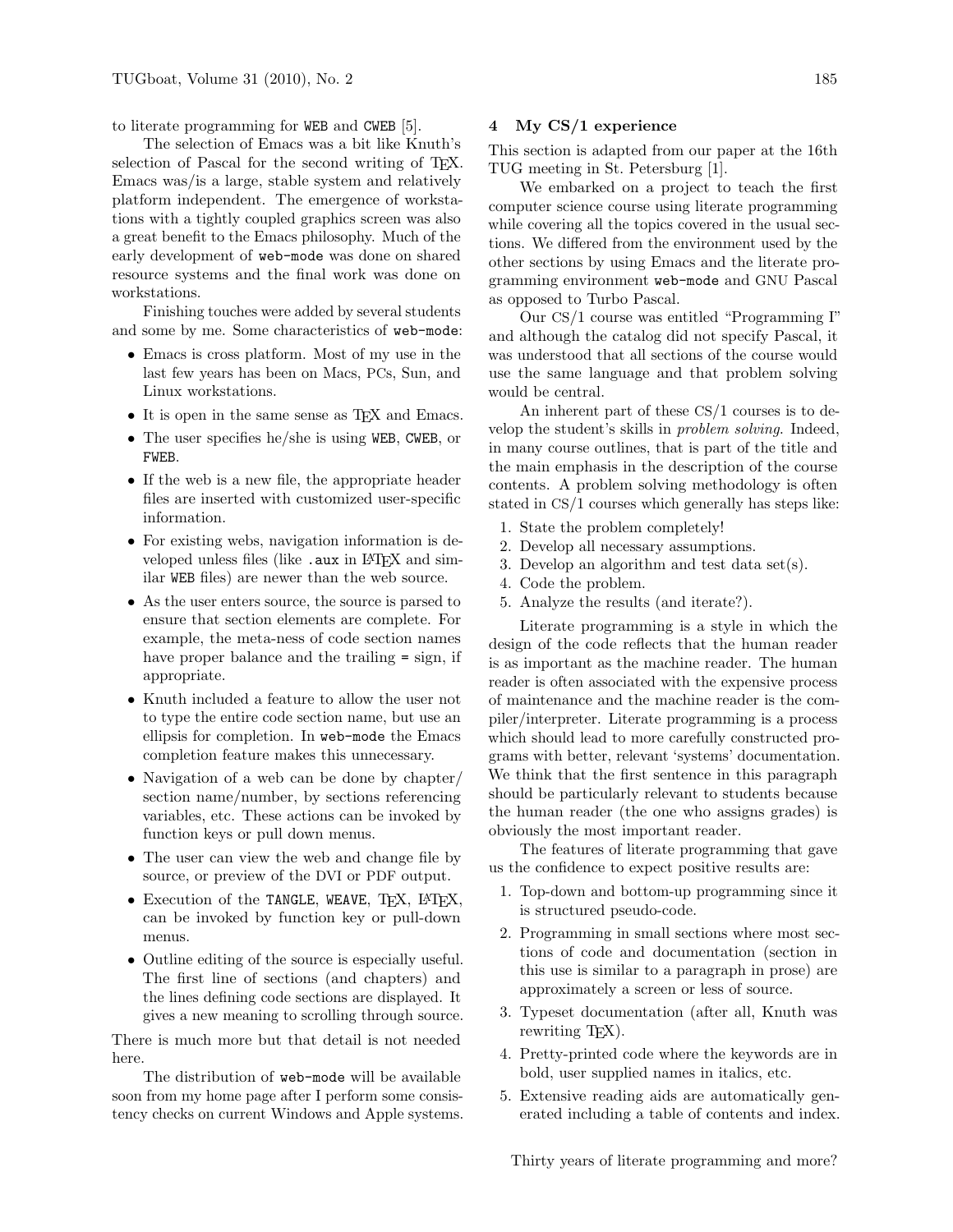The readability is improved by the programmer's liberal use of the tools furnished.

Each item in the following list could be added to the corresponding item in the previous list. We think there is merit to this split.

- 1. These topics are usual in CS/1 books but they generally lack the integration to make them really effective for the student.
- 2. Divide and conquer is also espoused but the larger examples given in many books forsake the principle.
- 3. It may be argued that this is 'feeding pearls to the swine' but we like the cognitive emphasis that comes from logical substitution of words for key-words, etc.
- 4. The fact that weave breaks lines based on its parsing is another cognitive reinforcement.
- 5. Encouraging/requiring students to review their programs as documents makes them think about readability.

I am still firmly convinced that literate programming is the way to set budding programmers and systems developers on the right track to writing beautiful and excellent programs. There was a section entitled Problems with 'Problem Solving' in the TUG 16 paper which gave many of the arguments for this that we gleaned from the literature.

"Are You Crazy!?" This was frequently shouted at us because, as everybody in the world knows:

- Emacs is impossible to learn and use,
- T<sub>F</sub>X is impossible to learn,
- the addition of WEB makes for too many steps to learn, and
- there is a reason for all those Aggie jokes.

and therefore our project was doomed!

Sometimes items from that list were suggested gently instead of being yelled or blurted out while the correspondent was writhing on the floor. We exercised a little judgement and did it on the smallest sections of the course, namely the honors sections.

There were several important items that we considered in the design of the course and how we executed the course.

- **Testing** We intended the course to be more *problem*oriented rather than program-oriented. The tests included a pre-test that was no part of the other sections. All tests were slanted away from Pascal details.
- Emacs and web-mode We felt that in spite of this being a new editor to nearly all, the web-mode literate programing tool was our only choice. We modified the Emacs reference card and gave

the students a five page memo based on Knuth's WEB introduction.

- Knuth's WEB We were restrained to the use of Pascal and therefore Knuth's original WEB was appropriate. Some of the necessary minutiae was easily omitted by use of web-mode.
- How the course was taught The focus of the semester was on problem solving. Pascal syntax was brought along as a means of presenting and then implementing a solution. The lecturer presented the week's information and handled questions on a daily basis. The TA handled the labs. Total enrollment in the class was about 40 and about half in each lab section.
- Do all labs twice The labs in our courses are usually twice a week rather than one long period per week. We took advantage of that and each lab was done twice. The first time was used to have the documentation parts of sections being somewhat complete and the code parts sketchy. WEB used in this manner can be a documented pseudo-code system. This draft was marked quickly and returned for the more complete version to be finished before moving on to the next lab.

## 4.1 Results — informal summary

Three pages of detailed results were presented in the TUG 16 paper. I will present a high level view of those I think that are most important and relevant.

The initial design would have led to failure if we had analyzed the results promptly as planned. Irrelevant personal problems delayed that analysis for more than a year. The one result from the immediate analysis was

The pre-test showed that the non-majors did not have the problem solving skills of the majors. The change was steady and by the second regular test the non-majors were superior.

Most of the students had completed more computer science courses by the time the analysis was started in earnest. The evaluation process was modified to include tracking those students who took these additional courses. Also, data was extracted for students taking the same class the previous year, this was taught by a more experienced teacher.

The additional courses were a CS/2 course which was dominated by learning the C language and then a data structures class. The performance in the CS/2 courses were not significantly different for those with and without the literate programming exposure.

The literate programming exposure apparently made a significant difference in the data structures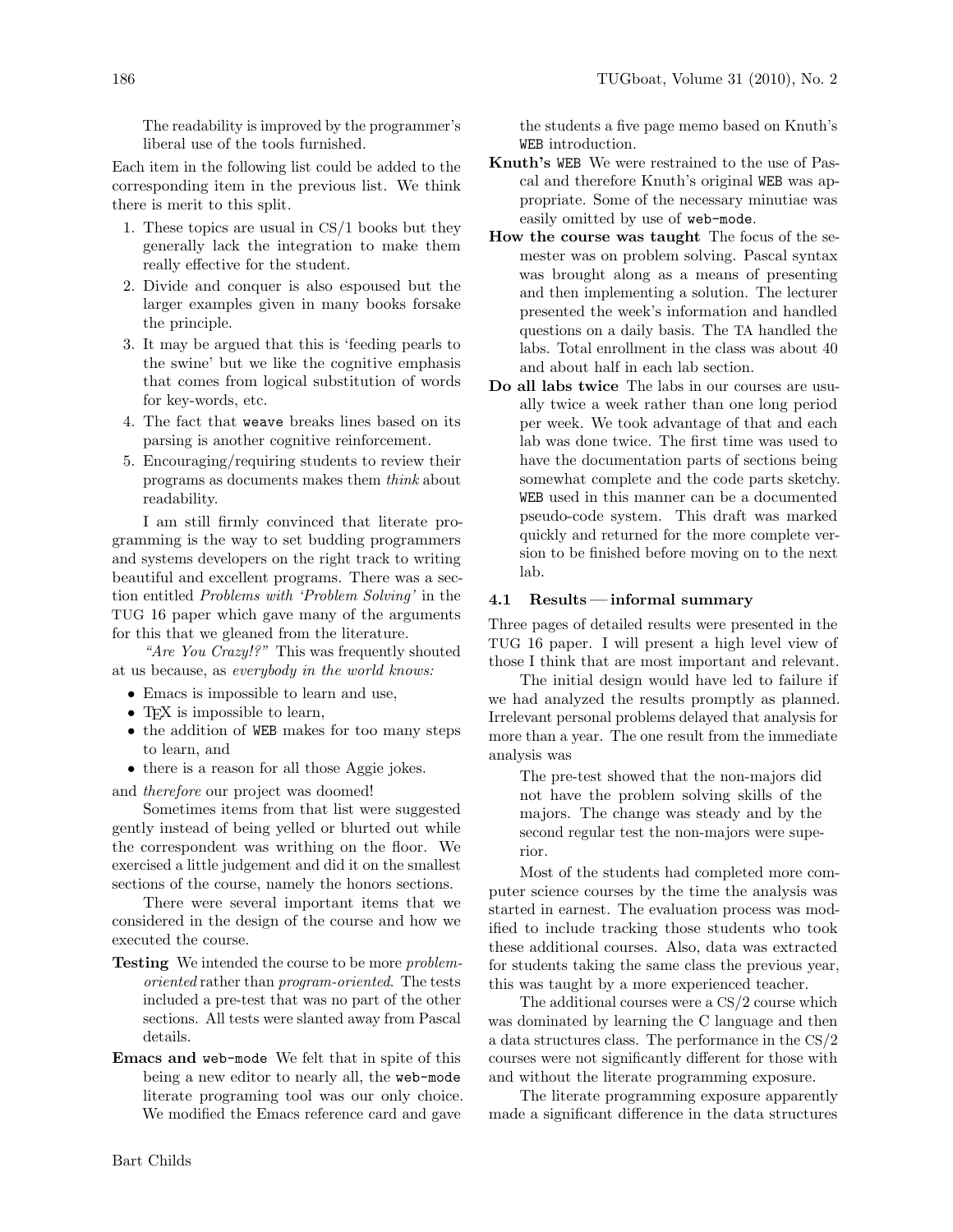courses. With hindsight, that seems logical because a data structures course is much more of a problem solving experience and as implied above CS/2 was too much a memorization of C syntax. The CS/2 and data structures courses mentioned were not taught by those involved in this study.

We feel the background of the students was not atypical of many CS/1 type courses. The majority of the class were majoring in computer science, but a significant number were using the course as a minor elective, a basis for deciding if they want CS as a major, or other reasons. There was not an unusual change of majors for the students in the study.

### 4.2 Student comments and evaluation

Upon nearing completion of the CS/1 course, the students were asked to submit a paper reflecting their feelings and attitudes towards the WEB programming methodology. This was to be written as a typical one-page technical note. Some expected comments were made in the evaluation process at the end of the CS/1 course taught using literate programming.

- TEX is not easy to learn,
- learning WEB was OK.
- Emacs was difficult (the replacement of function keys by pull-down menus was not complete in web-mode at the time).

# 4.3 Conclusions about teaching

We taught an honors section of a CS/1 course in a different manner than usual, namely using literate programming. The students used an editor, a formatting system, and a coding style that was new to all. The students' performance in subsequent courses was not hurt and may have been helped with the different methodology. The results of using the program development methodology in the CS/1 course indicate that the methodology is successful in teaching novice programmers good problem solving skills.

These are the results of the experiment:

- The students showed an increase in their problem solving skills.
- Those students unfamiliar with the Pascal programming language, or any other programming language, were more successful then those familiar with Pascal at using the literate programming paradigm to capture and document their problem solving process.
- The students were able to learn the WEB rules, the web-mode environment, GNU Emacs, and TEX rules, as well as the Pascal syntax and constructs.
- Those students exposed to the program development methodology utilizing the literate pro-

gramming paradigm were as successful in the subsequent CS/2 course as those not exposed to the methodology.

- Those students exposed to literate programming were significantly more successful in the data structures course than those not exposed to the methodology.
- The subject program development methodology may lead to an improved software development process; however, more tests should be conducted.

# 5 Tools

This list is used to describe some of the tools I know of that exist to aid in literate programming. Some have not been widely published, much to my shame.

- CWEB There are several tools referenced on Knuth's home page; see his CWEB area.
- Leo There are several references to this "outline" editor. I have not had time to seriously look at this yet.
- web-mode I have corresponded with many users over the years but did not realize that web-mode was invisible to the usual literature reviews. This will be corrected after a detailed review and making sure of Emacs updates. The only problems I have encountered are AUCT<sub>EX</sub>'s implementation of description environments and conscription of some function keys.
- TAMU We did several tools and need to organize and publish them as a set. A tool that was frequently used when applied to a WEB or a TEX source would give a statistical analysis of commands (I used more "features" than the students).

### 6 Examples of literate programs

The long term success of literate programming may depend on the number and quality of published literate programs. A partial listing of literate programs that are available openly is offered here as a start.

- WEB The sources yield TANGLE and WEAVE at a minimum.
- CWEB As above. The manual was last updated eight years ago and is now out of print.
- T<sub>F</sub>X and Metafont, the programs The printed books are available from Addison-Wesley or you can exercise your printer and paper budget.
- Stanford GraphBase Knuth presents 31 WEBs in his platform for combinatorial computing.
- Don Knuth's home page Nearly innumerable interesting CWEBs for a wide range of topics.